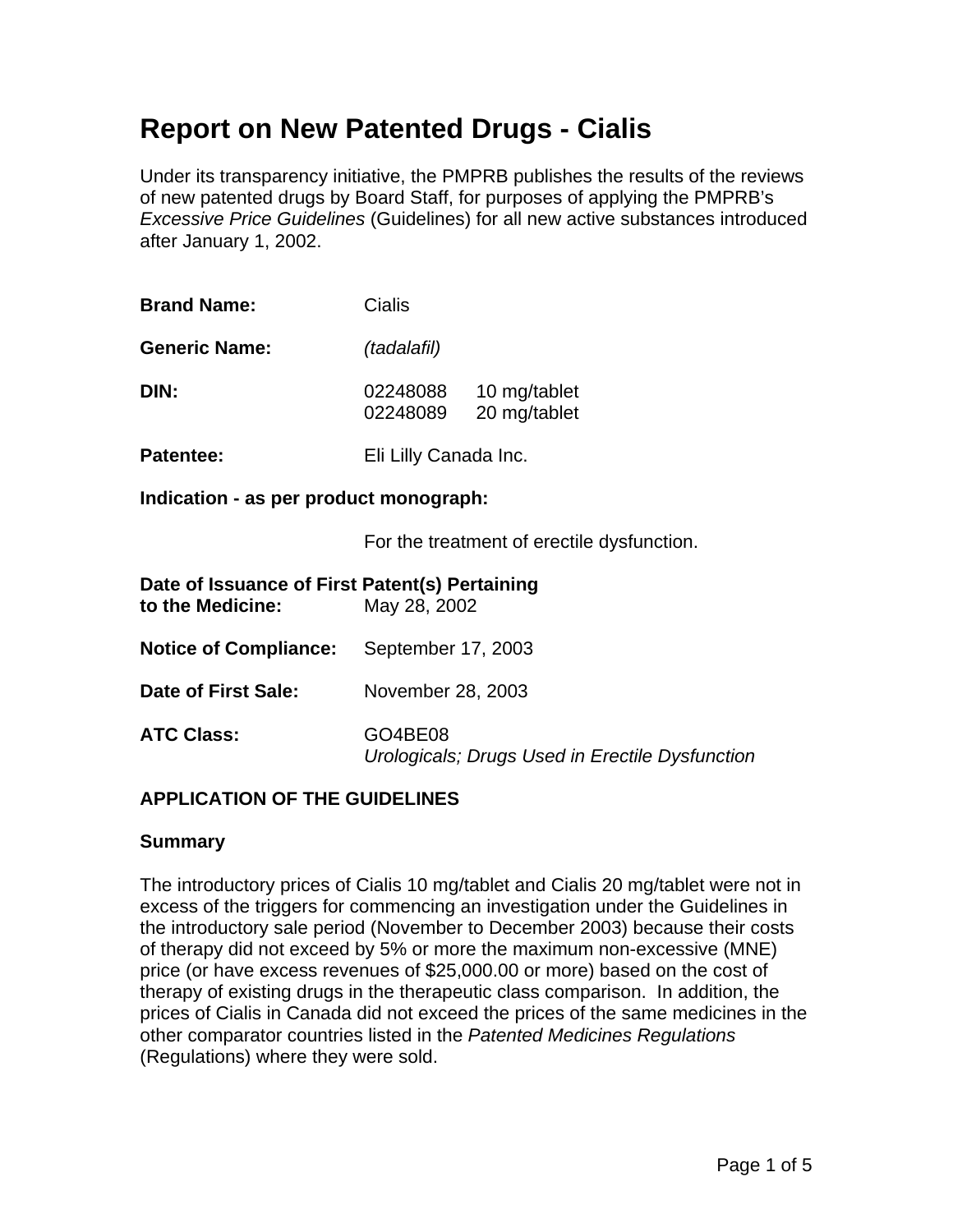For information on the Criteria for Commencing an Investigation, please see Schedule 5 of the Compendium of Guidelines, Policies and Procedures, as posted on our Web site under Legislation, Regulations and Guidelines.

#### **Scientific Review**

The PMPRB's Human Drug Advisory Panel (HDAP) recommended that Cialis be reviewed as a category 3 new medicine (provides moderate, little or no therapeutic advantage over comparable medicines).

The Therapeutic Class Comparison (TCC) test of the Guidelines provides that the price of a category 3 new drug product cannot exceed the prices of other drugs that treat the same disease or condition. Comparators are generally selected from among existing drug products in the same 4th level of the Anatomical Therapeutic Chemical (ATC) System that are clinically equivalent in addressing the approved indication. See the PMPRB's *Compendium of Guidelines, Policies and Procedures* for a more complete description of the Guidelines and the policies on TCCs.

The HDAP identified Viagra (sildenafil) as the most appropriate comparator for Cialis, as it shares the same  $4<sup>th</sup>$  level ATC classification and is clinically equivalent in addressing the approved indication of Cialis.

The Guidelines provide that the dosage recommended for comparison purposes will normally not be higher than the maximum of the usual recommended dosage. The recommended comparable dosage regimens for Cialis and the comparator are based on their respective product monographs, available comparative clinical trial information as well as guidelines relevant to the subject matter.

## **Price Review**

Under the Guidelines, the introductory price of a new category 3 drug product will be presumed to be excessive if it exceeds the prices of all of the comparable drug products in the TCC test by a margin greater than or equal to the triggers for commencing an investigation in the introductory period, or if it exceeds the prices of the same medicine in the seven countries listed in the Regulations. The prices of Cialis 10 mg/tablet and Cialis 20 mg/tablet did not exceed the triggers as their costs per treatment did not exceed the costs per treatment of the comparator medicine by an amount that triggered the investigation criteria. The prices were subsequently within the Guidelines.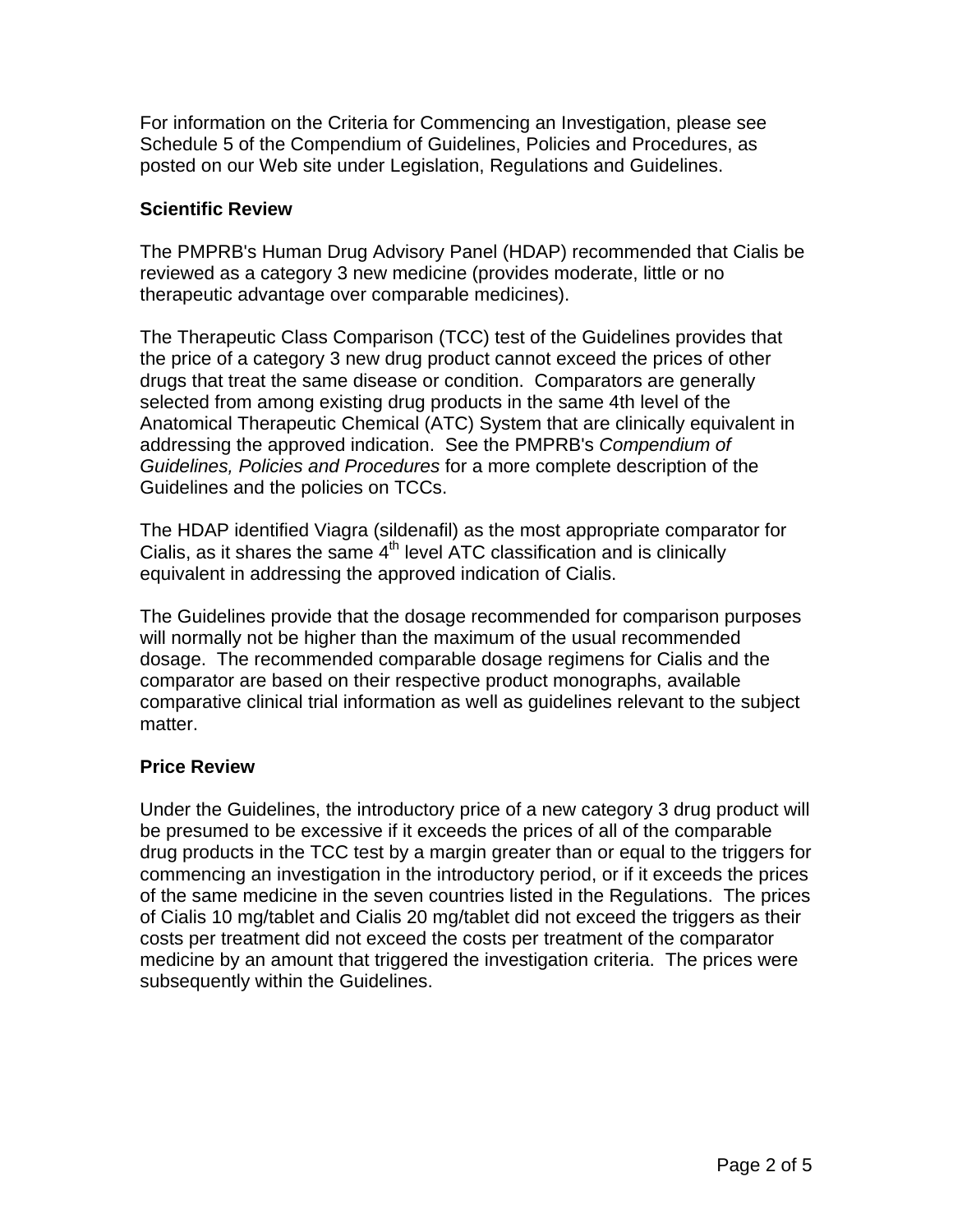| iliuouucioi y Feriou (Novelliber to Deceniber 2003) |                 |                          |                               |
|-----------------------------------------------------|-----------------|--------------------------|-------------------------------|
| <b>Name</b>                                         | <b>Strength</b> | <b>Dosage</b><br>Regimen | <b>Cost per</b><br>Treatment* |
| <b>Cialis</b>                                       | 10 mg tablet    | 10 <sub>mg</sub>         | \$11.7000                     |
| Viagra                                              | 50 mg tablet    | 50 mg                    | \$11.2500                     |
| <b>Cialis</b>                                       | 20 mg tablet    | $20$ mg                  | \$11.7000                     |
| Viagra                                              | 100 mg tablet   | 100 mg                   | \$11.2500                     |

**(Introductory Period (November to December 2003)** 

\*Sources: for Viagra, PPS, July 2003; for Cialis, publicly available prices as per the *Patented Medicines Regulations, 1994*

In 2003, Cialis 10 mg/tablet and Cialis 20 mg/tablet were being sold in six of the seven countries listed in the Regulations (not sold in Switzerland). In compliance with the Guidelines, the prices of Cialis 10 mg/tablet and Cialis 20 mg/tablet in Canada were lower than the highest price prevailing in those countries. The prices of Cialis 10 mg/tablet and Cialis 20 mg/tablet were the second highest of those countries, above the median international price.

*The publication of Summary Reports is part of the PMPRB's commitment to make its price review process more transparent.* 

*Where comparators and dosage regimens are referred to in the Summary Reports, they have been selected by the HDAP for the purpose of carrying out the PMPRB's regulatory mandate, which is to review the prices of patented medicines sold in Canada to ensure that such prices are not excessive.* 

*In its Summary Reports, the PMPRB will also refer to the publicly available prices of comparators provided such prices are not more than 10% above a nonexcessive price in which case no price will be made available. As a result, the publication of these prices is for information purposes only and should not be relied upon as being considered within the Guidelines.* 

*The information contained in the PMPRB's Summary Reports should not be relied upon for any purpose other than stated and is not to be interpreted as an endorsement, recommendation or approval of any drug nor is it intended to be relied upon as a substitute for seeking appropriate advice from a qualified health care practitioner.*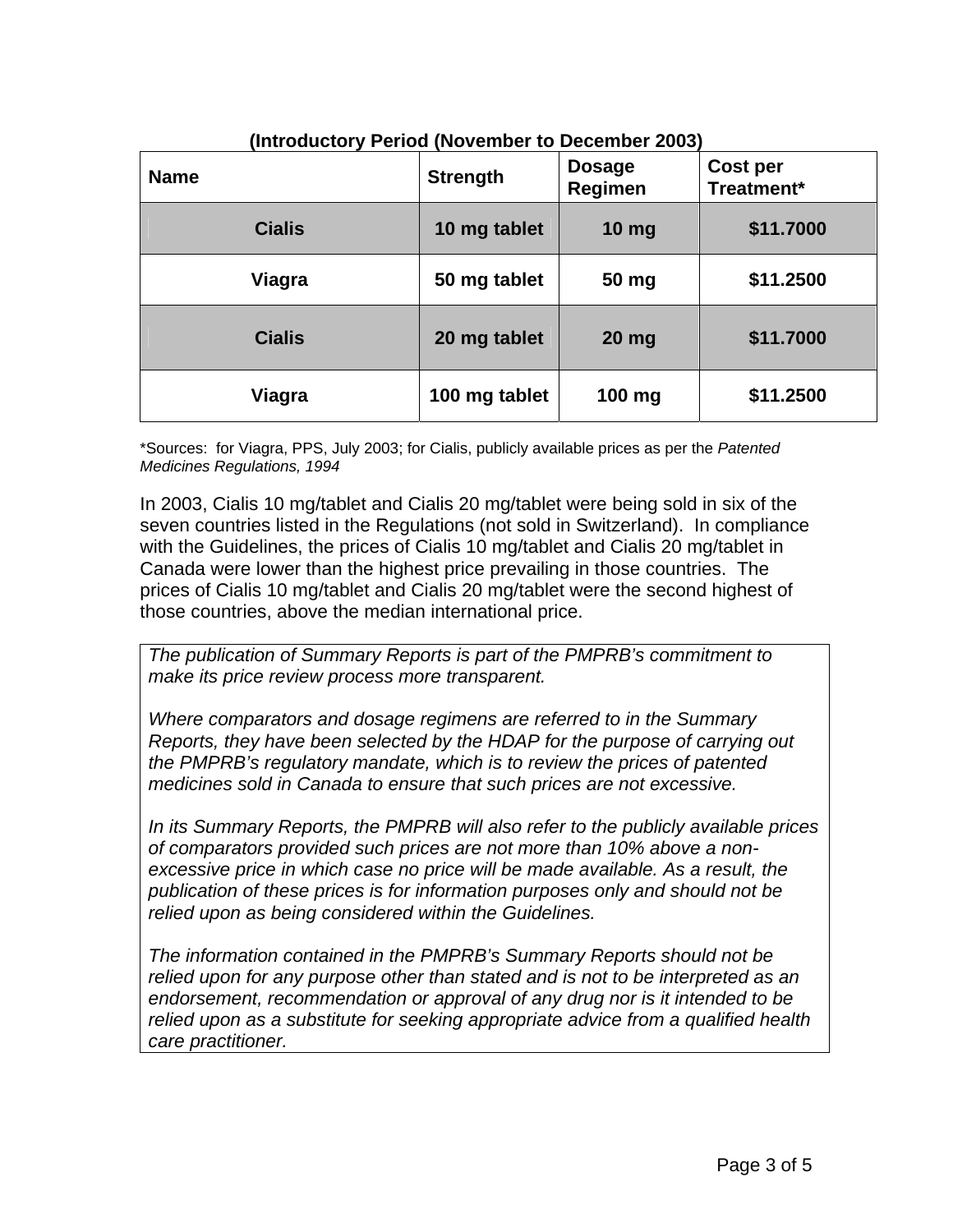# **References - Cialis**

- 1. Anonymous. FDA Approves Third Drug To Treat Erectile Dysfunction. FDA Talk Paper, November 21, 2003. http://www.fda.gov/bbs/topics/ANSWERS/2003/ANS01265.html
- 2. Brock GB, et al. Efficacy and safety of tadalafil for the treatment of erectile dysfunction: results of an integrated analysis. J Urol 2002;168(4):1332-6.
- 3. Curran MP, Keating GM. Tadalafil. Drugs 2003;63(20):2203-12.
- 4. Cutler HG, Smith W, Cutler SJ. Treatment of Sexual Dysfunction, US Pharmacist 2002;23:5. http://www.uspharmacist.com/oldformat.asp?url=newlook/files/feat/acf2fca.htm
- 5. European Agency for the Evaluation of Medicinal Products. Scientific Discussion: Cialis. http://www.emea.eu.int/humandocs/PDFs/EPAR/Cialis/396002en6.pdf
- 6. European Agency for the Evaluation of Medicinal Products. Summary of Product Characteristics: Cialis. http://www.emea.eu.int/humandocs/PDFs/EPAR/Cialis/396002en4.pdf
- 7. Govier F, Potempa AJ, Kaufman J, Denne J, Kovalenko P, Ahuja S. A multicenter, randomized, double-blind, crossover study of patient preference for tadalafil 20 mg or sildenafil citrate 50 mg during initiation of treatment for erectile dysfunction. Clin Ther. 2003;25(11):2709-23.
- 8. Gray J (ed.). Therapeutic Choices  $(4^{th}$  ed.). Canadian Pharmacists Association, Ottawa, ON, 2003.
- 9. Kloner RA, Emmick JT, Denne J. Time course of the interaction between tadalafil and nitrates. J Am College Cardio 2003;42(10):1855-60.
- 10. Kloner RA, Mitchell M, Emmick JT. Cardiovascular effects of tadalafil. Am J Cardiol 2003 6;92(9A):37M-46M.
- 11. Merck Manual, http://www.merck.com/mrkshared/mmanual/home.jsp,
- 12. Montorsi F, Verheyden B, Meuleman E, Junemann KP, Moncada I, Valiquette L, Casabe A, Pacheco C, Denne J, Knight J, Segal S, Watkins VS. Long-term safety and tolerability of tadalafil in the treatment of erectile dysfunction. Eur Urol 2004;45(3):339-44.